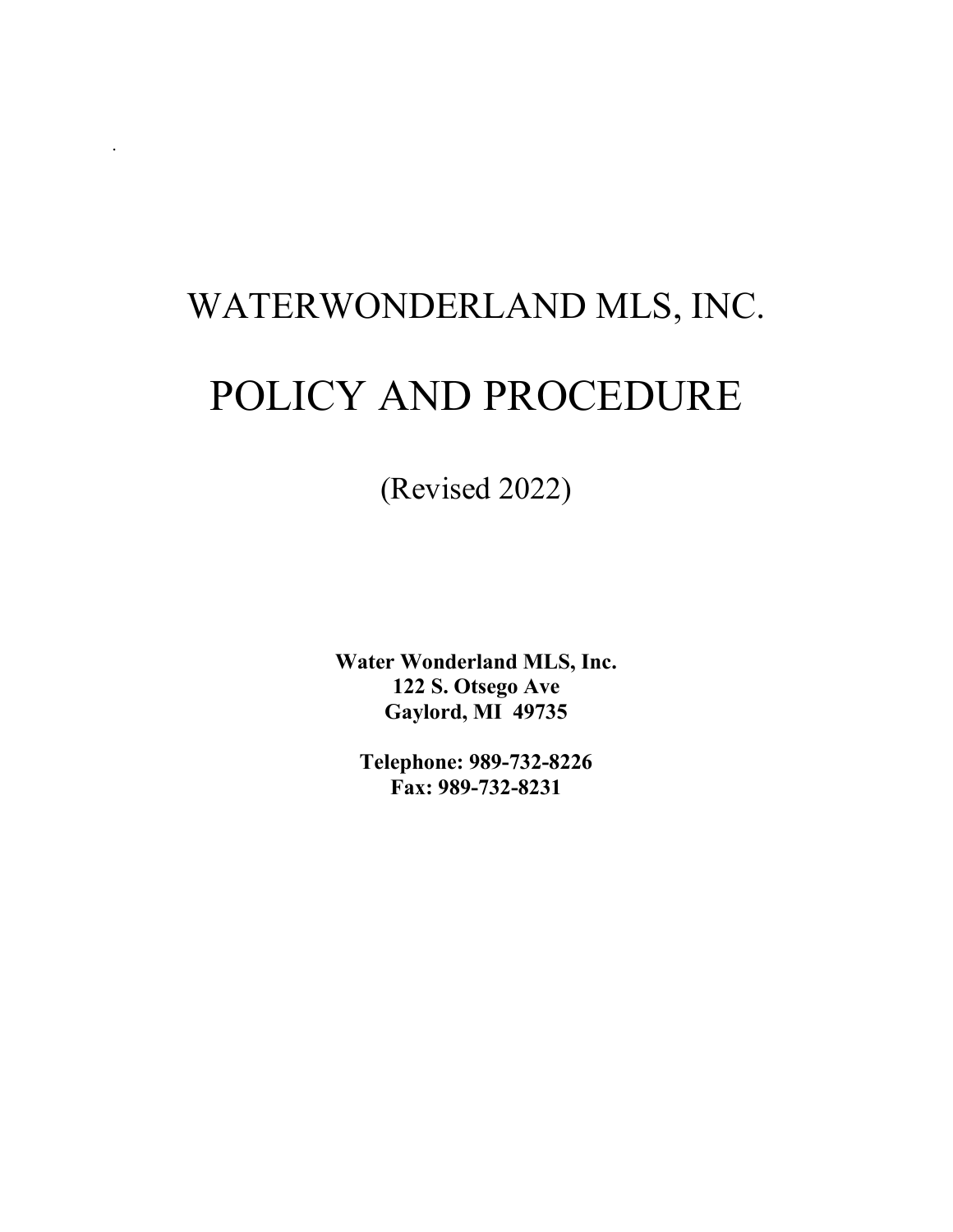## Table of Contents Office Procedures

| Reporting Square Footage, Bedrooms and Baths 15 |
|-------------------------------------------------|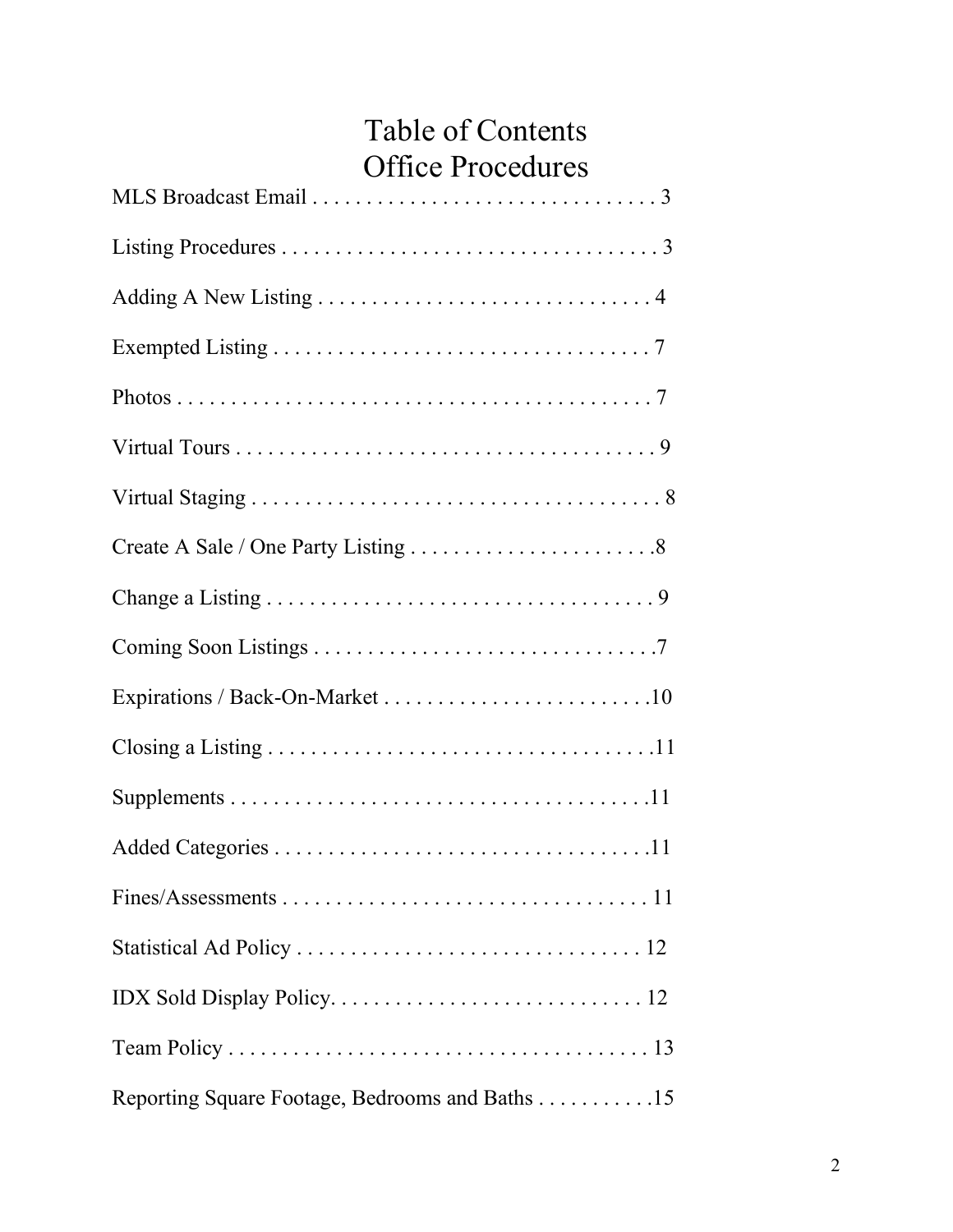## **MLS Broadcast Email**

MLS BROADCAST EMAIL function may only be used for Real Estate Related topics only. Violators of this policy will lose privileges to use this MLS function.

## **Listing Procedures**

Listings of real or personal property of the following types, which are listed subject to a real estate broker's license and taken by participants on an acceptable form, shall be delivered to the MLS within three (3) working days after all necessary signatures of seller(s) have been obtained:

- (a) Single-family homes for sale or exchange.
- (b) Vacant lots and acreage for sale or exchange.
- (c) Two-family, three-family, and four-family residential buildings for sale or exchange.
- (d) Business, business opportunity, commercial, and industrial for sale or exchange.
- (e) commercial lease

Any information pertaining to a new or current listing is considered published and effective immediately upon dissemination into the MLS system by the Board Office. For those offices engaging in Broker load, info is still considered published upon dissemination by the Board Office, not upon entry by office.

TYPE OF PROPERTIES: The following are some of the types of properties that may be published through the service, including types described in the preceding paragraph that are required to be filed with the MLS and other types that may be filed with the MLS at the participant's option provided, however, that any listing submitted is entered into within the scope of the participant's licensure as a real estate broker.

- 1. Residential
- 2. Residential Income
- 3. Subdivided Vacant Lot(s)
- 4. Land and Ranch
- 5. Business Opportunity
- 6. Motel-Hotel
- 7. Mobile Homes
- 8. Commercial Income
- 9. Industrial

The MLS staff checks the following for accuracy. Should there be incorrect data or incomplete data, the MLS staff will notify you. Fines will be administered to the listing agent when incomplete data is received after the 72 hour time period.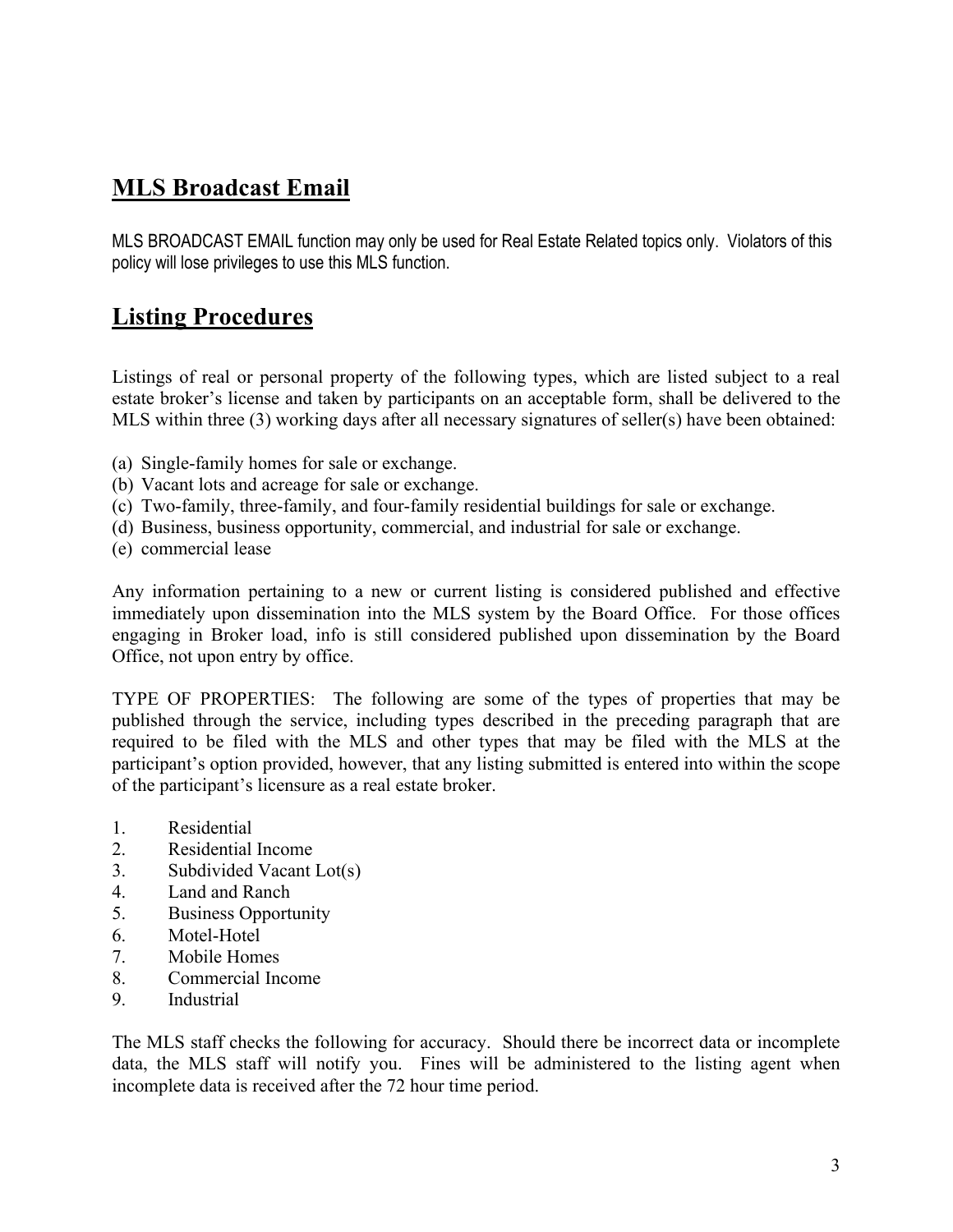1. Comparison of the listing agreement with what was entered into MLS for the listing date, price, and address.

- 2. If it is land, without an address number, the lot, parcel, or acreage is identified.
- 3. If acreage, that it is over 2.5 acres.
- 4. Check to see for waterfront listings, that the amount of frontage, and correct lot size is added.
- 5. Check to see if owner name is put in
- 6. Check to see if legal is put in correctly, If Subdivision, that subdivision is entered
- 7. Directions make sense and have two roads listed
- 8. Number of bedrooms equals' number of bedroom dimensions entered.
- 9. Check photos and maps to make sure they qualify.

## **Adding a New Listing**

Any listing taken on a contract to be filed with the MLS is subject to the Rules and Regulations of the MLS upon signature of the seller(s) and **must be submitted to the Board Office within 72 "working" hours of contract begin date. All listings that fail to meet the requirements of the MLS Rules & Regulations and policies, as set fourth, will be deleted by board staff**. As with MLS staff entered listings, a listing is not considered "in" until complete. Re-entry will be the listing office's responsibility with appropriate fines assessed. **REMEMBER; KEEP ENVELOPES, FAX DATES, ETC WHEN LISTING COMES BACK TO THE OFFICE LATE. (WE NEED SOME KIND OF DATE CONFIRMATION TO WAIVE LATE FEES)**

- o Intentional Non-Submittal of Listings will be penalized as follows: (June 2011)
	- $1<sup>st</sup>$  Offense \$250.00 fine
	- $\blacksquare$  2<sup>nd</sup> Offense \$500 fine
	- $\blacksquare$  3<sup>rd</sup> Offense 30 Day suspension from the MLS
- The MLS office will not accept any listing in the MLS that do not offer compensation to cooperating brokerages. Ie auction sales, etc. (October 2013)
- All listings entered in the MLS must be showable, unless the listing agreement states property is sold sight-unseen and has tenants.
- If any change is made to a listing, after it was approved by the service, that violates one of our MLS Rules or Policies, the following penalties will be issued:
	- $1<sup>st</sup>$  Offense \$250.00 fine
	- $\blacksquare$  2<sup>nd</sup> Offense \$500 fine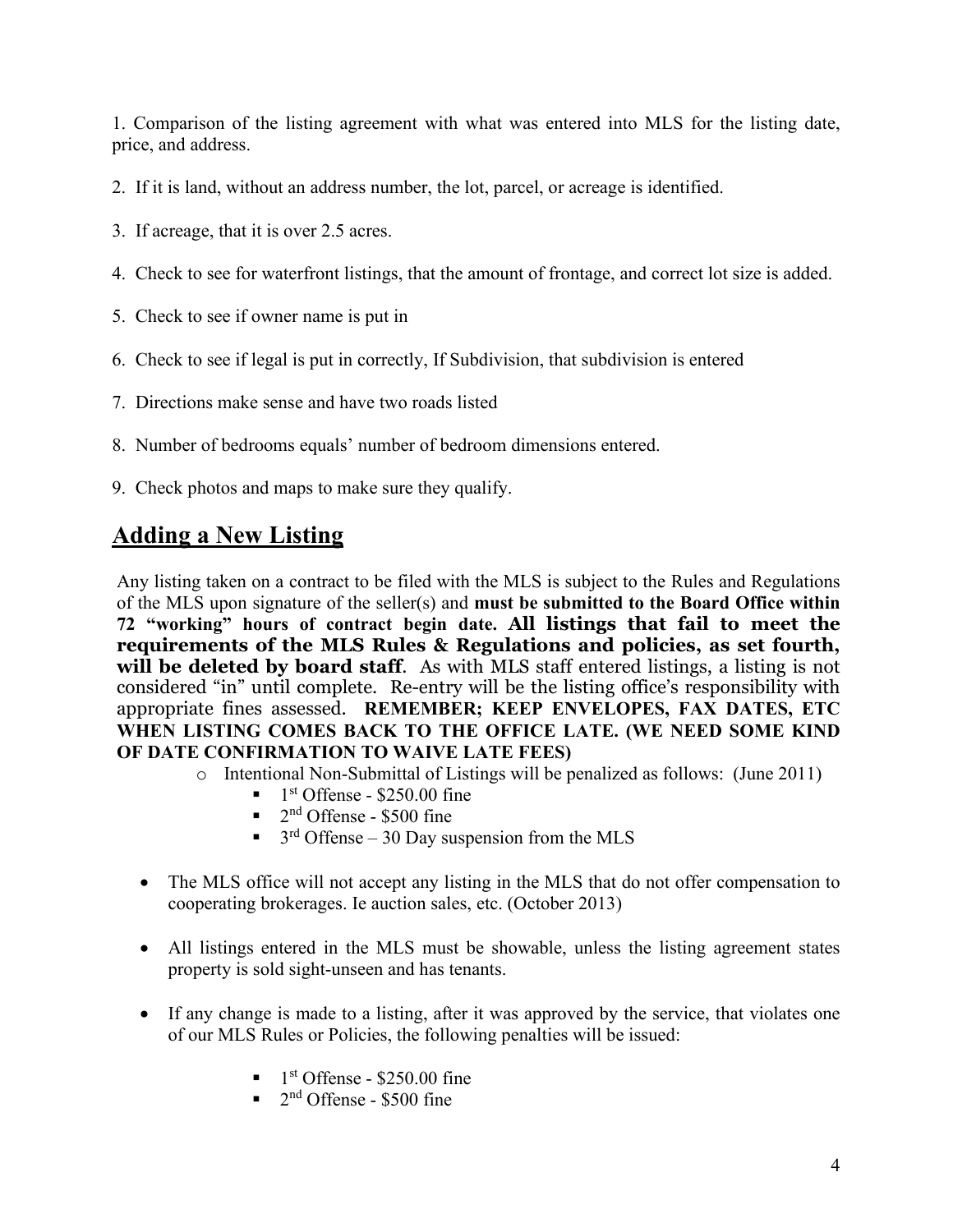- $\bullet$  3<sup>rd</sup> Offense 30 Day suspension from the MLS (10/2021)
- A listing agreement, property data form, and legal description when filed with the MLS by the listing broker, shall be complete in every detail which is ascertainable as specified on the property data form or the forms shall be returned to the listing broker for completion.
- Each listing must have a photo (see photo section for specifics) if developed property; a map if undeveloped, uploaded with required info, or if a non broker load office, emailed to [mls@waterwonderlandboard.com](mailto:mls@waterwonderlandboard.com) . (Maps must have crossroads and "N" marker) No copy write maps such as map quest can be submitted.
- All Pink Shaded Fields on Flexmls are required fields to fill in. Non shaded fields should be filled in based on each listing.
- Street number must be entered unless vacant property.
- For Vacant Property agent may enter either 0 or X for Street number or the Lot Number may be entered. Field named: St#/Lot# for Land. (May 2021)
- Street name for uniform of mls data, spell out all street names if they are numbers, i.e. Third, not  $3^{rd}$ . for Highways, use the following: US-23 (use dash), CO RD 612 (don't use . in name), M-32 (use the dash), US-131 (use the dash). Do not put road, street etc on this line that is the street suffix.
- Street Suffix This is where you would choose road, drive, etc.
- Street Additional used for Lot numbers, parcel numbers, or acreage for vacant properties.
- Mandated Geo-coding of property must be done as of January 2010 (8/2009)
- City The actual city must be used, which matches mailing and tax ID, no exceptions will be considered. No added categories can be used to enter same listing with different City. (9/2009)
- Listing date is the date the listing begins (unless the date the seller(s) signed the contract is later, then this date is used).
- Expiration date The date the listing will expire. It will expire at midnight on this date.
- Listing Price must be entered in dollar amount without dollar sign, commas or cents.
- If the property is entered into Waterfront category, frontage must be filled in with the amount of frontage (feet, acres, etc) or word "Access" for public or deeded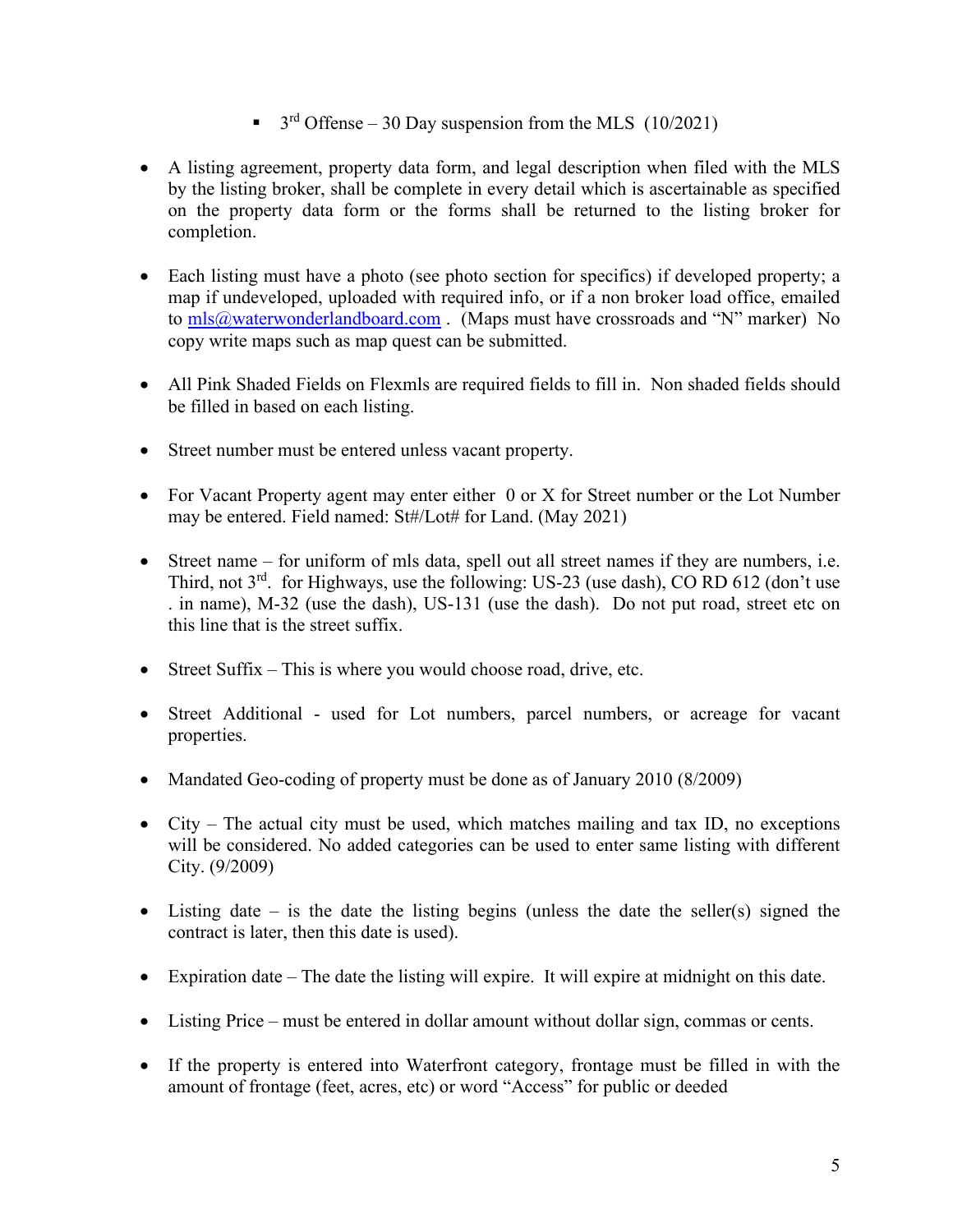- If other is indicated in Lake/River field, Lake Name must be filled in.
- To be considered acreage, it must be 2.5 or greater.
- Lot size may be entered as  $2x$ ?,  $2x^2x$ ?, etc or as  $\frac{3}{4}$  ac  $\pm$ /-, 1.5 ac  $\pm$ /-, etc. **Various**, **irregular, city lot, may not be entered.**
- Legal may not be entered as: on file, lengthily, call listing broker, etc.
- Legal information section is required for all properties. Quarter section is required for vacant properties, however is optional for developed. Legal line is looking for lot #, parcel  $\# \frac{1}{4}$  of  $\frac{1}{4}$  info, etc.
- Owners name must be entered in Owner Tenant Field. If this is bank owned, then name of Bank must be entered. If the owner does not want his name disclosed then this must be stated in the listing agreement, then and only the name can be unlisted, and the word Owner may be typed in.
- In the Directions Field two roads must be listed in the directions.
- In Public remarks and private remarks no advertising can be listed in either field, and each is limited to 800 characters for Public Remarks and 600 characters for Private Remarks. (7/2018)
- All commission language that puts a condition on the commission amount listed in the Buyer Broker (BA) or Sub-Agent (SA) co-broke fields is prohibited in Private Remarks. (2/2020)
- No "self-promotion" of any kind including "Call Listing Agent", the name of listing office, agent, or home owner's contact info, is allowed in public or private comments, directions, showing instructions or supplemental. (3/2019)
- Any REALTOR or real estate licensee ownership interest info must be disclosed in the comment section (State Law requirement)
- All room sizes must be entered in room descriptions. If you listed 3 bedrooms, you must provide size of rooms for three bedrooms. If there are more than four bedrooms, you may enter the additional bedrooms and sizes in the additional fields. Level must be indicated for each room. (January 2019)
- Bathrooms are entered in number of full baths,  $\frac{1}{2}$  baths, and 3/4 baths totaling number of bathrooms at the end field and must enter the sizes of each bathroom (2014)
- If a member co-lists with a non-member, that the listing filed with the service, must have both brokerage firm's names, addresses' and both signatures of listing agents to be listed on the MLS without guest listing charges. (2017)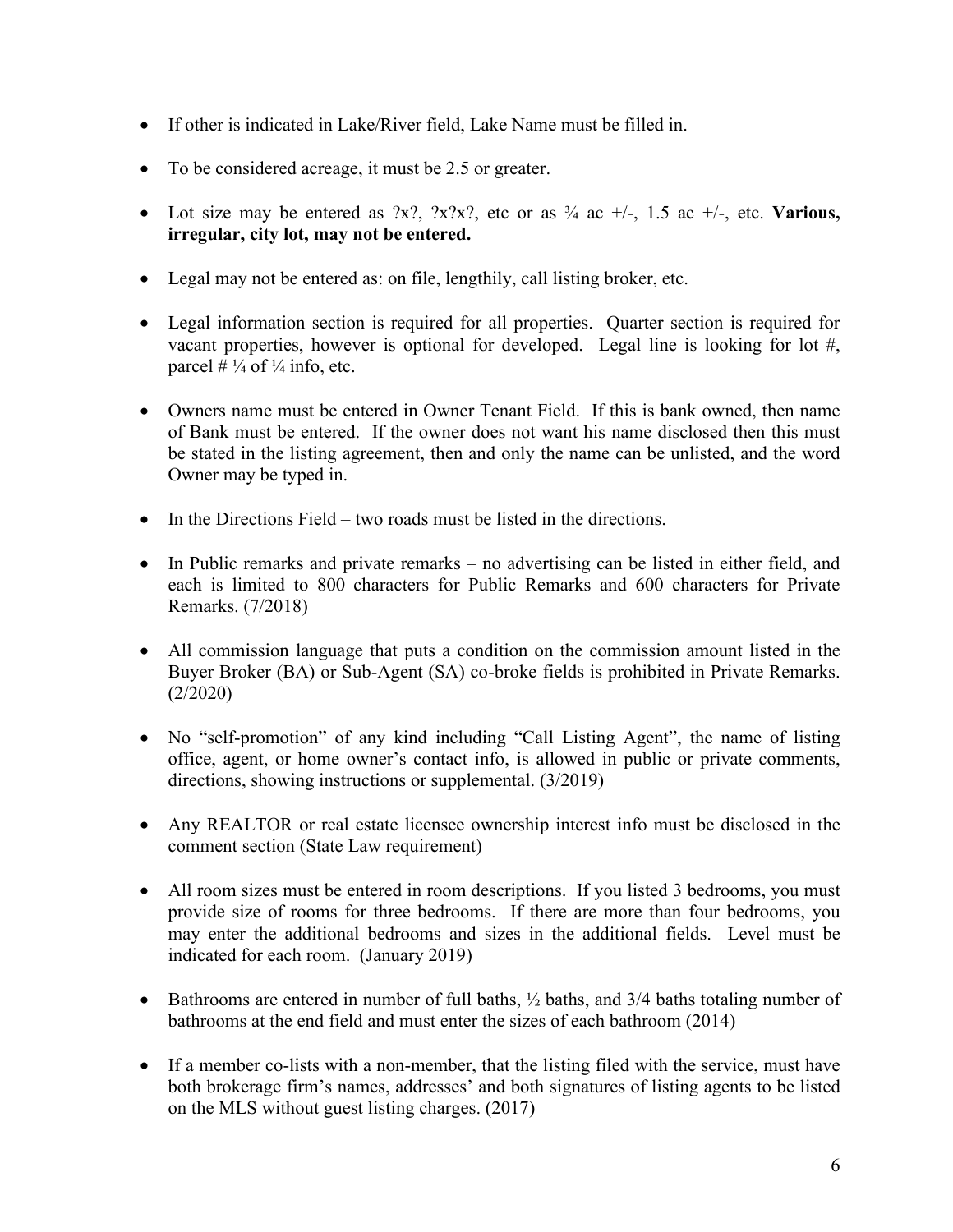• If a listing has any accepted offer that has contingencies, starting January 1st, 2019, members are mandated to put listing under Active w/Contingencies. If property is not showable, members are mandated to put listing pended.A charge of \$5.00, plus \$5.00 per day fee up to the  $10<sup>th</sup>$  day will accumulate for any listing under contract that status is not changed from active to active w/contingencies or pended, after three (3) working days time frame of that accepted offer, excluding weekends, holidays, and postal holidays. On the  $11<sup>th</sup>$  day the fine is \$20.00 per day. A maximum of \$450.00 will apply. (December 5, 2018)

#### **WATERFRONT DEFINITIONS**

Residential Waterfront To be considered Residential Waterfront the land with house must abut a body of water

Waterfront Definitions Deeded access – access is granted on the deed Shared Private Access – Access is granted via plat, HOA, etc Waterfront Access – Public end of road access, anyone can access Waterview – You can see the water (JUNE 2022)

## **Exempted Listing**

The property owner may choose not to list property in the MLS, appropriate working to that effect needs to be included in the listing agreement; with a copy of said agreement being mailed/faxed to the MLS office within the 72 hour time frame. If the property is marketed then member must put property in MLS within one business. See 1.2B Clear Cooperation Rule in MLS Rules and Regs. (Jan 2020)

For those properties that can't be shown due to being occupied by tenant, and is being sold sight unseen, the listing may be approved without an interior photo with the understanding that an interior photo must be put in the MLS within the grace period of 60 days. (8/2012)

## **Coming Soon:**

A residential listing for sale and for which the Participant has a current listing agreement and the Seller has specified a Start Showing Date no more than fourteen (14) days, including weekends and holidays, in the future on which showings, open houses and/or previews will begin, and the listing automatically will change to Active status and Days on Market will begin to calculate, Coming Soon listings:

- a. Do appear when searching for Active listings;
- b. Are not included in syndication feeds (ie all IDX, Realtor.com, Zillow and Trulia)
- c. Are not included in prospecting matches;
- d. May not be shown;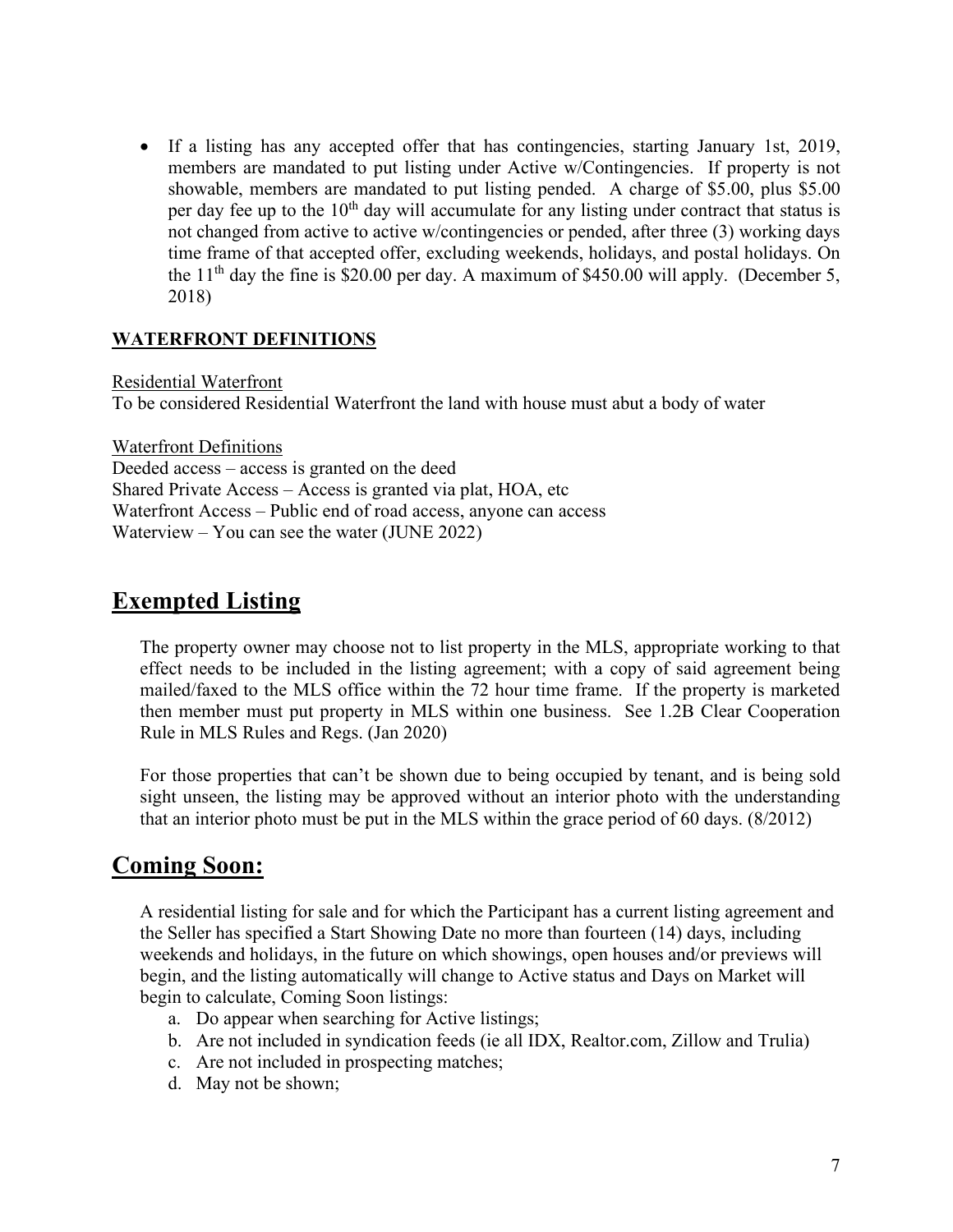- e. May only be advertised a "coming soon" and any date used to indicate when the property will be available for showings shall match the date by which the listing automatically or manually is changed to Active status.
- f. Must have a minimum of two exterior photos of dwelling and one interior photo if it is a developed property. (10/2021)

## **Photos**

- Each listing must have minimum of two exterior photos and one interior photo if it is a developed property. No limit on maximum number of photos. (6/2016)
- NO FOR SALE sign or PROMOTIONAL ADVERTISING may be in any of the media entered into the MLS. (7/2009) 1<sup>st</sup> offense of this policy – warning,  $2<sup>nd</sup>$  offense - \$100.00 fine, and  $3<sup>rd</sup>$  offense - \$500.00 fine. (July 2018)
- The  $1<sup>st</sup>$  photo must be an exterior picture of the residential property, unless the residence is Lake Frontage, then a lakefront picture may be used.
- A photo of the Lot/Land may be used as the  $1<sup>st</sup>$  photo with a map as second. If no photo of Lot/Land, a map is required as the first photo if property is undeveloped. (MAPS must have a crossroads or mileage to nearest intersection road, city etc. and "N" marker) If the property is waterfront a photo of the water frontage may be used as  $1<sup>st</sup>$  photo with the map listed as the  $2<sup>nd</sup>$  photo. A development sign may also be used as main photo on land listings.
- For a Commercial property that is developed, two exterior and one interior photo is required. (March 2014)
- For a Commercial Lot, a photo of the Lot/Land may be used as the  $1<sup>st</sup>$  photo with a map as second. If no photo of Lot/Land, a map is required as the first photo if property is undeveloped. (MAPS must have a crossroads or mileage to nearest intersection road, city etc and "N" marker) If the property is waterfront a photo of the water frontage may be used as  $1<sup>st</sup>$  photo with the map listed as the  $2<sup>nd</sup>$  photo. (March 2014)
- For Multi-Family the same requirements for residential applies, with a minimum of two exterior photos and one interior photo, with the  $1<sup>st</sup>$  photo being of the exterior picture of the Multi-Family structure. (March 2014)
- NO Copy-writed maps such as map quest can be used.
- Total number of photos is unlimited (June 2016) and uploaded.
- Under construction homes must have a primary photo of either "a front elevation" or photo of actual construction. If  $2<sup>nd</sup>$  or  $3<sup>rd</sup>$  photos are of models homes, the comments must clearly state that the photos are actually of a builder's model.
- The only exception that a photo does not need to be listed is if the homeowner specifically states in the listing agreement "NO PUBLISHED PHOTOS".
- NO PHOTOS MAY BE COPIED to be used in another agent's listing unless written permission from that agent is received. A fine of \$25, per picture, will be issued for copying of any photos without written permission from previous brokerage firm and 20% increase of fine for repeat offences. (November 2016)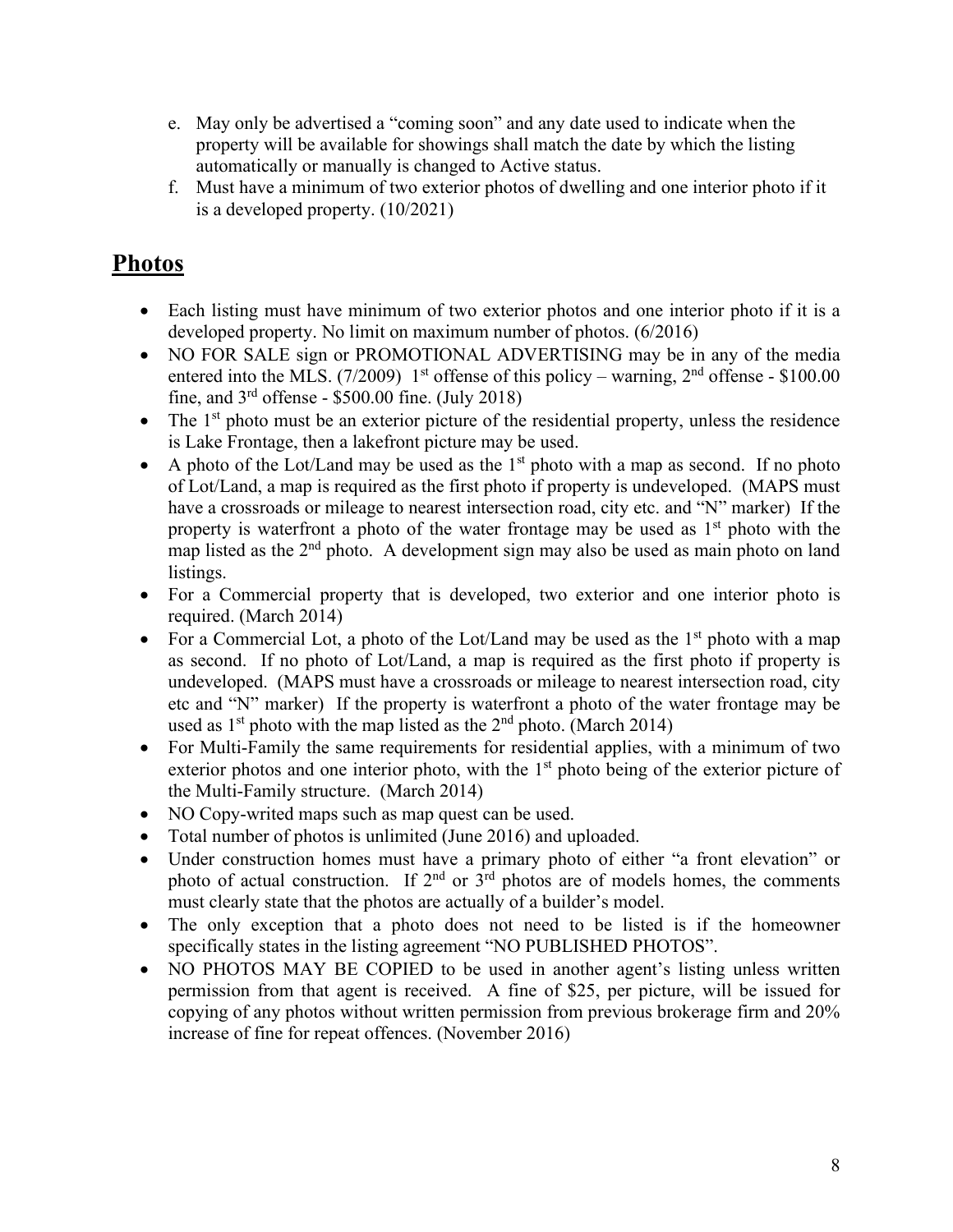#### **DRONE PICTURE POLICY**

Drone Photos are not permitted in the Water Wonderland MLS unless the taker of the photos (be it the REALTOR, Seller, or a hired third party) complies with all current FAA regulations in operation of drones. Proof of compliance will need to be provided to the MLS service before listing is approved.

#### **DIGITAL WATERMARKING**

Digital Watermarking may be allowed with a small washed-out watermark on photos in the bottom left hand corner only. No branding or logos will be allowed. (Dec. 2016)

#### **VIRTUAL STAGING POLICY**

The use of "virtually staged photos" is permitted so long as the images are not deceptive to potential buyers. (2/2020)

- 1. A "virtually staged photo" means an image that has been altered with editing software to create a conceptual rendering of what a room and/or the property might look like if it were physically staged or lived in.
- 2. All virtually staged images must state in clear and reasonably sized font on the image the phrase "Virtually Staged".
- 3. Except for To-Be-Built and Under Construction listings, an image of the existing room or property in its current state must be included immediately before or immediately after the virtually staged image. In other words, "before" and "after" images must be included and disclosed.
- 4. Virtually staged photos may include personal property items not conveyed with the real property. Examples include, but are not limited to:
	- Applying digital photos edits of furniture, mirrors, artwork, rugs, plants, etc., into a photo of an empty room.
	- Removing an existing non-fixed home element or furnishing from an image and replacing it with a digital representation of one similar. Examples: furniture, mirrors, artwork, rugs, plants, etc.
- 5. Virtually staged photos may include landscaping improvements that could realistically be made to improve the property's exterior appearance.
- 6. Virtually staged photos may **not** include deceptive elements including, but not limited to the following:
	- Furniture or personal property that will not fit within a room's dimensions.
	- Views from the property that do not exist, such as lakes, rivers, fields, skylines, and landmarks.
	- Fixed features that do not exist, such as a fireplace or property addition.
	- Modifying photo(s)/rendering(s) to exclude negative visual elements is strictly prohibited. (Examples: Holes in the wall, exposed wiring, damaged floors, etc.)
- 7. Virtually staged images cannot remove elements outside the property owner's control, such as buildings on adjacent properties, power lines, utility poles, water towers, retaining walls and highways.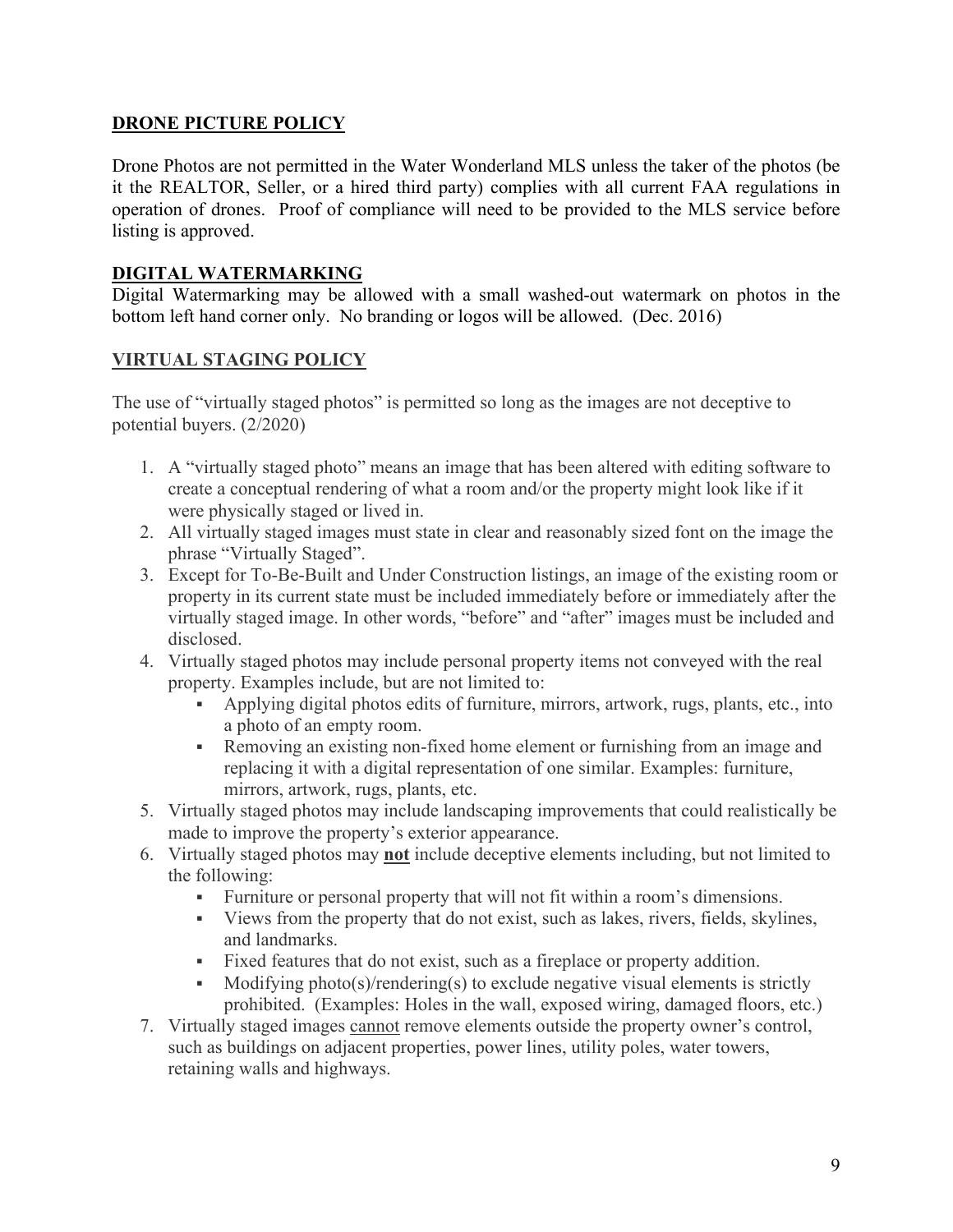#### **Penalty**

Failure to comply with Virtual Staging Policy shall result in the Virtually Staged photos being removed from the service and 1<sup>st</sup> offence a warning will be issued, second offence, a \$100 fine, third offence matter will be brought to the MLS Board of Directors for further review and penalties.

## **Virtual Tours**

Must follow WWLX current policies and procedures and limit contact information to office name & address or phone number.

## **Create a Sale / One Party Listing / Sold Information Only**

If you have a listing that is either a ONE PARTY (a specific buyer(s) for a specific property) or SOLD INFORMATION ONLY (i.e. on parcel in a subdivision of twenty) you would be required to submit paperwork as with a new listing (including photos and or map). Create a Sale **MUST BE DONE WITHIN 20 DAYS FROM DATE OF CLOSING (12/2020)**. After the listing is entered into the MLS and given an MLS number, immediately change it to a SOLD status (Does not require MLS approval first to change status to SOLD). Create a Sale listings are required to submit the three minimum photos to be approved (two exterior and one interior) (2010)

## **Changing a Listing**

For broker load listings, **the MLS office DOES NOT require any paperwork to change pricing, photos, detail, remarks etc.**

All Withdrawns (Temporarily off market) and Cancels (permanently off the market) may also be done by broker load agents without any paperwork to MLS office.

## **Expirations / Back-On-The-Market**

Listing expires at midnight of the date of expiration. An office can do an extension up until midnight on this date. After this date, only the MLS office can extend the listing. ALL Extensions must have seller signature authorizing the extension before MLS office approval. All extensions must be submitted to the MLS office within 72 hours of date of seller's signature. PLEASE NOTE TO KEEP ALL ENVELOPES, FAX DATE AND TIMES, ETC. TO BACK UP EXTENSIONS BEING SENT IN LATE.

When a listing expires, the listing agent has 60 days to send a Back-on-the-Market (BOM); after 60 days, it is treated as a new listing. (JULY 2018)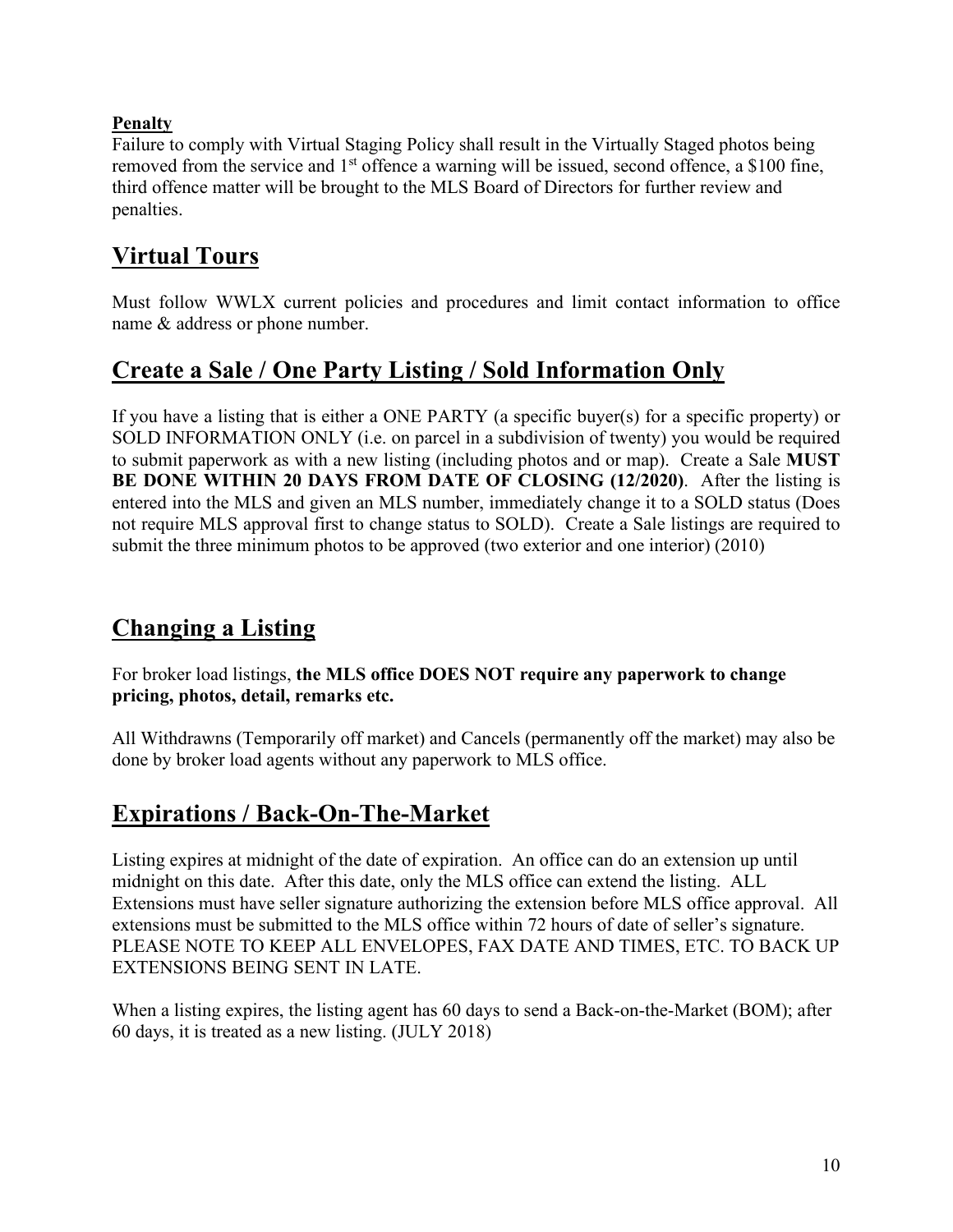**DAYS ON MARKET –** Is defined as beginning from Contract Begin Date (date signed by seller or contract begin date, whichever is the latter) to Closed Date.

**Closing A Listing** – All listings that have sold must be closed on the MLS **3 days after closing**, excluding weekends, holidays, and postal holidays. For Commercial leases that is leased with option to buy, must be entered with status of leased with the monthly lease amount entered, to provide true realistic numbers. **NO RESIDENTIAL LEASE WITH OPTION MAY BE CLOSED UNTIL ACTUAL SALE OF PROPERTY TAKES PLACE.**

An expired listing may be closed within 180 days from expiration, but must be closed within 3 business days from closing. After 6 months, this closing must be entered as a create of sale. (12/12)

**Supplements** – One supplement may be added to a listing at a fee of \$4.00. A total of 10,000 characters can be used in a supplement.

Added Categories – A fee of \$8.00 per added category is administered. An added category can be defined as more than one listing of the same property. i.e. vacant property that is sold as one whole property in the first listing, then divided into three different parcels, lot 1, lot 2, lot 3. Giving four different mls numbers to the same property. This would be considered 1 added categories. An added category fee would be assessed if a commercial lease is put in both the commercial and commercial lease categories.

## **Fines/Assessments/Billing**

MLS billing will be sent out on the  $1<sup>st</sup>$  of each month to the office. All MLS dues must be paid by one check from Designated REALTOR or by Corporate Office Check, no individual checks from each agent of an office will be accepted, however an agent may pay by credit card, but we only accept a year's prepay be done by credit card. The MLS monthly bill is billed to the office and responsible by the Designated REALTOR to pay. (December 2010) As of January 1, 2012, any office that still require a paper invoice mailed to them, will be charged a monthly \$5.00 handling and processing fee. (8/2011)

Medical Leave, Military Deployment, and Maternity Leave Waiver from MLS may be requested by filling out our waiver form and MLS Board must approve. (2014)

A charge of \$5.00, plus \$5.00 per day fee up to the  $10<sup>th</sup>$  day will accumulate for any incomplete or incorrect listing, including "office exclusive" listings, which necessitate sending the listing back to the participant, after three (3) working days time frame excluding weekends, holidays, and postal holidays. On the  $11<sup>th</sup>$  day the fine is \$20.00 per day. A maximum of \$1000.00 will apply. (2016)

A charge of \$5.00, plus \$5.00 per day fee up to the  $10<sup>th</sup>$  day will accumulate whenever a listing including "**office exclusive" listings, Extensions or fall-thru report** is not delivered or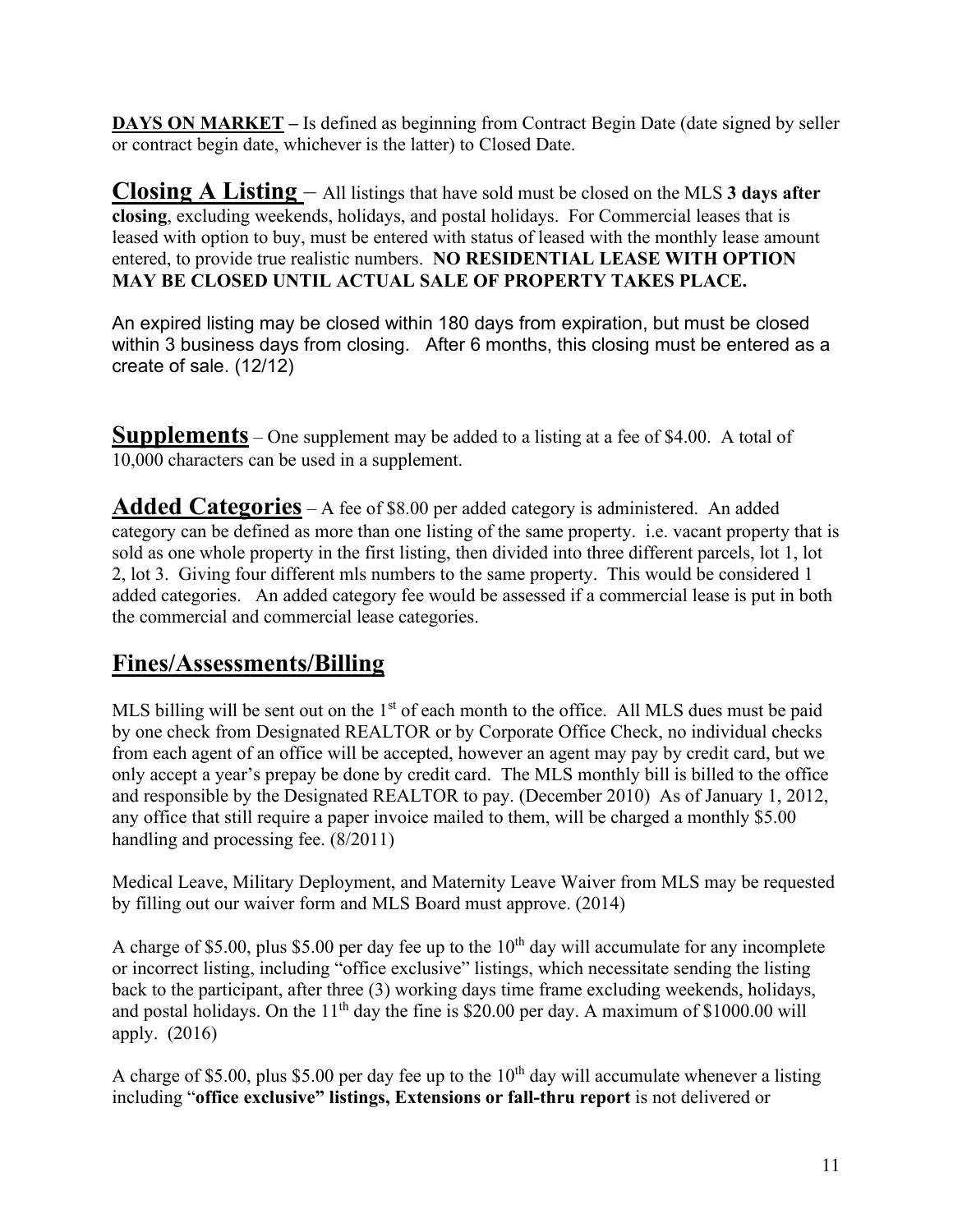postmarked with a 3 day time period. On the  $11<sup>th</sup>$  day the fine is \$20.00 per day. A maximum of \$1000.00 will apply to late listings, fall-thrus, incomplete or incorrect listings.

A charge of \$5.00, plus \$5.00 per day fee up to the  $10<sup>th</sup>$  day will accumulate whenever a final report is not delivered or postmarked within the 3 day time period. On the 11<sup>th</sup> day the fine is \$20.00 per day. A maximum of \$1000.00 will apply for failure to file a final report within **3 days after closing**, excluding weekends, holidays, and postal holidays.

#### *DOCUMENTATION SUCH AS ENVELOPES, FAX DATES, STAMPED RECEIVED DATE POSTED ON DOCUMENTS IF DROPPED OFF WOULD NEED TO BE INCLUDED WITH LISTING AGREEMENTS, FINAL REPORTS, EXTENSIONS, ETC. TO WAIVE ANY LATE FEE*.

#### **STATISTICAL AD POLICY**

Any Statistical Ad that uses the Water Wonderland MLS data must be approved by the Water Wonderland Board Office before it is published. Any violation of this policy will be brought up to the Water Wonderland MLS Board for determination of penalty. All Statistical Ads may be sent to Jeannie at [board@waterwonderlandboard.com.](mailto:board@waterwonderlandboard.com) (MAY 2015)

#### **IDX SOLD DISPLAY POLICY**

The MLS will supply three years of comparable data (sold) to the IDX Participants and authorized websites(s) to be displayed at their discretion. The listing data content that will be allowed for display of Sold(s) is the following: (JUNE 2015)

- Main Photo only; no additional photos are permitted
- Address, City, State and Zip
- Number of Beds
- Number of Baths
- Total Square Feet
- Lot Size
- Number of Acres
- Waterfront
- Listing Price
- Sold Price

#### **BUSINESS CARDS AFTER SHOWINGS POLICY**

After a showing an agent may leave a standard size business card, or sign into a sign in sheet. No other marketing material may be allowed. (November 2016)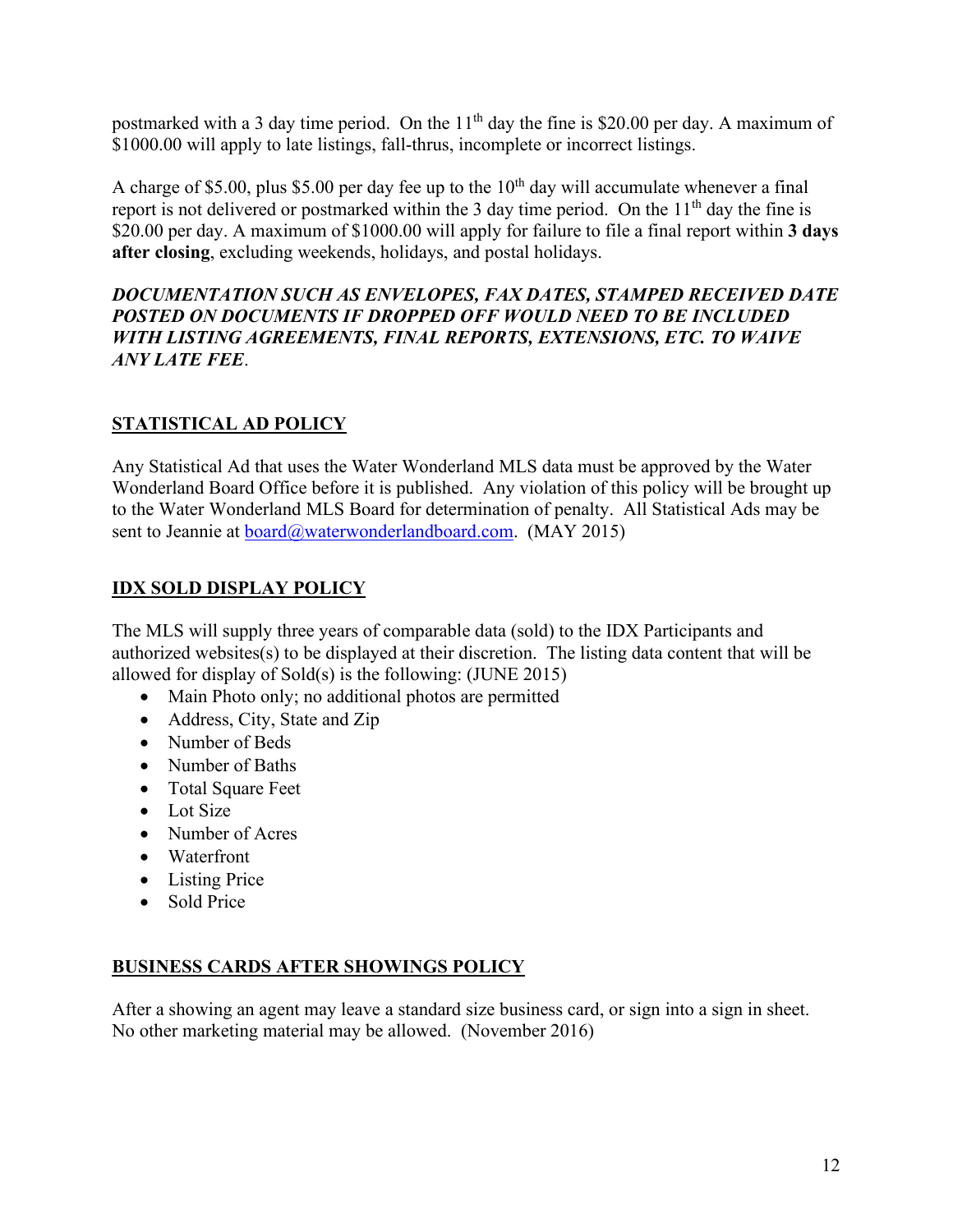As teams have become more commonplace in real estate and the rapid growth of them in our MLS, the Water Wonderland MLS Board of Directors have voted to put in place by May  $1<sup>st</sup>$ , 2019, the following new

### **TEAM POLICY**

#### *(MAY 1, 2019)*

**What defines a Team:** A team is defined as two or more WWMLS Participants or Subscribers working or acting as one for all transactions.

All agents currently working as a team will be designated as a team utilizing the FLEXMLS Team format and required to fill out an application and return to the MLS Service by May 1<sup>st</sup>, 2019. All active, pended or active/w contingencies listings from the start of this new team set-up will be transferred accordingly.

**Creating a Team:** To create a team, your DR will need to fill out the Team Reporting Form.

**Team Guidelines:** Your DR must notify the MLS Service of all team changes, including removing a member from the team, the addition of a team member, the transfer of a member to a new team, or termination of a team. Please use the Team Change Form for all necessary changes. Other guidelines are as follows:

- Participants and Subscribers may only be on one team at a time;
- Agents leaving a team will not be allowed to take any statistics;
- Once an agent is assigned to a team, no individuals listing will be allowed.

#### **Best Practices for Supervising Brokers, Team Leaders, and Team Members**

- Although a team typically has a team leader(s), the firm's Designated REALTOR® is still responsible for supervising all licensees, team members, and unlicensed assistants affiliated with the firm or the team's entity.
- The broker's office policy manual should address supervisory issues with respect to teams, taking care to recognize that Rule 325 of the Michigan Occupational Code states that: "A broker shall not contract with an individual salesperson or a non-principal associate broker who is licensed to the broker so as to lose the authority to supervise the licensee"
- WWMLS Policy requires as of May  $1<sup>st</sup>$ , 2019, that all team members are reported to WWMLS Service, and updated as transfers/terminations/new hires occur.
- If acceptable to the firm's Designated REALTOR®, the team may have a team name and logo. However, exchange, rent, lease, or mortgage real estate or business opportunities must include the name of the broker as licensed and the broker's street address or telephone number. As of January 1, 2018, the name or team name cannot be larger than the broker's name. This rule only regulates type size (i.e.. points) and does not require similarity in type style, boldness, or italics.
- Teams should avoid using team names that imply that they are a stand-alone brokerage.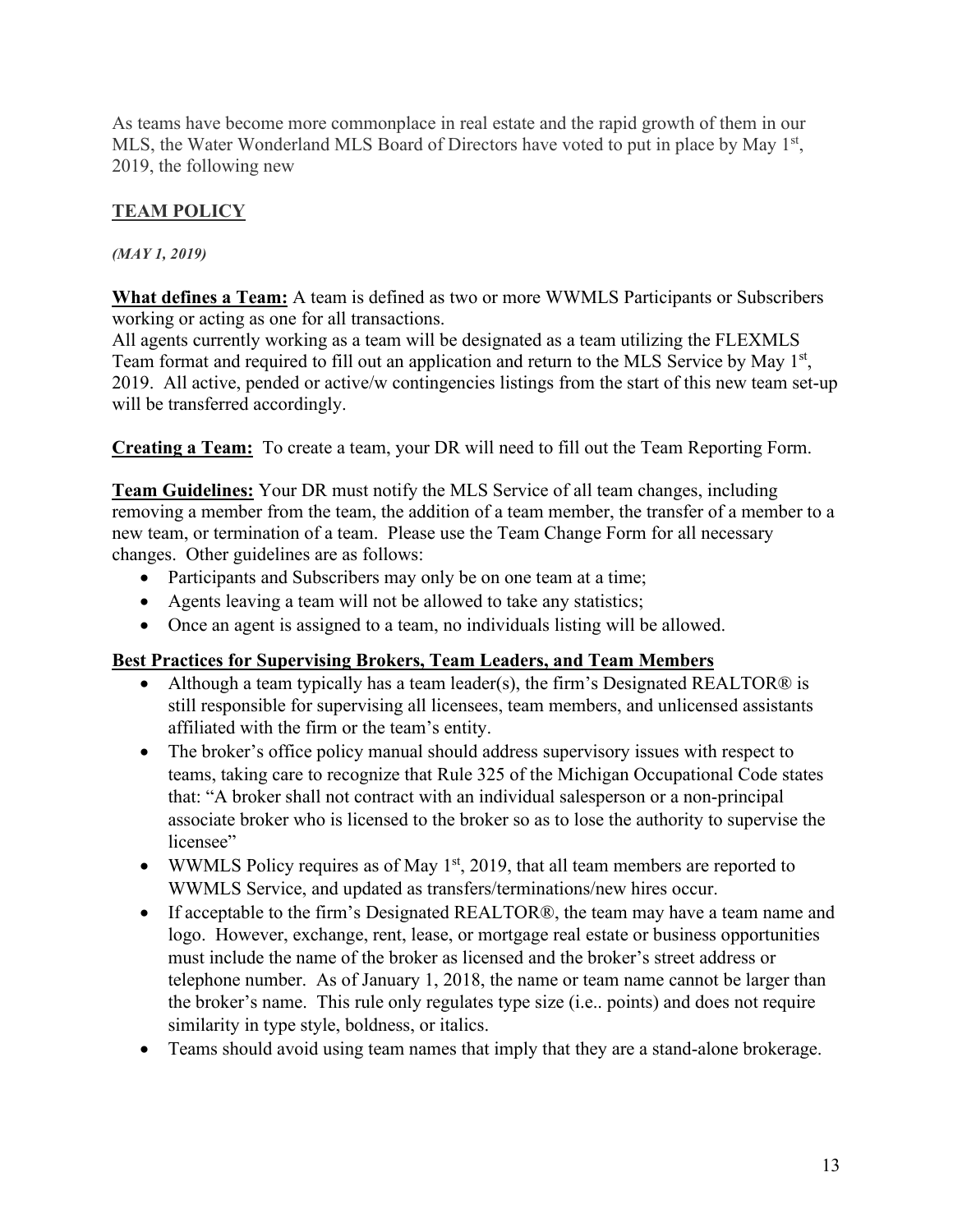- MLS Policy: The name of the listing agent on the listing agreement shall be placed as listing agent and the Team Name as co-Lister while listing is active. Upon closing the Listing shall be placed just under the team name with no co-lister. (April 2021)
- The names of selling agent(s) shall be reported as they appear in the Agency Disclosure paragraph of the purchase agreement. If the selling agent is part of a team, the Team Name must be placed as Selling Agent.
- In the event that the team has an internal team contract, that document should be shared with the firm's Designated REALTOR and vetted by the firm's legal counsel in order to ensure that it does not transition licensed team members from independent contractors to employees.
- If a team is a licensed entity, it should confirm with the company's E&O Carrier and legal counsel that there is sufficient coverage for all members of the team.
- Brokers should have any non-compete clauses in their team contracts reviewed by legal counsel.
- Brokers should indicate in their office policy manual that the broker's office policies supersede team policies/contracts.
- Agency disclosures should name all agent(s) who deal with the client(s), rather than a team name. In addition, the team should understand its responsibilities with respect to designated agency, including confidentiality obligations before and after the sale.
- Broker's and team leaders should understand and discuss with legal counsel or accounting professionals how payment arrangements and other factors (such as required work hours, defined responsibilities, etc.) may impact the independent contractor status.
- Brokers and team members should thoroughly review their independent contractor agreements and understand the terms related to that agreement, especially as it relates to non-compete clauses.